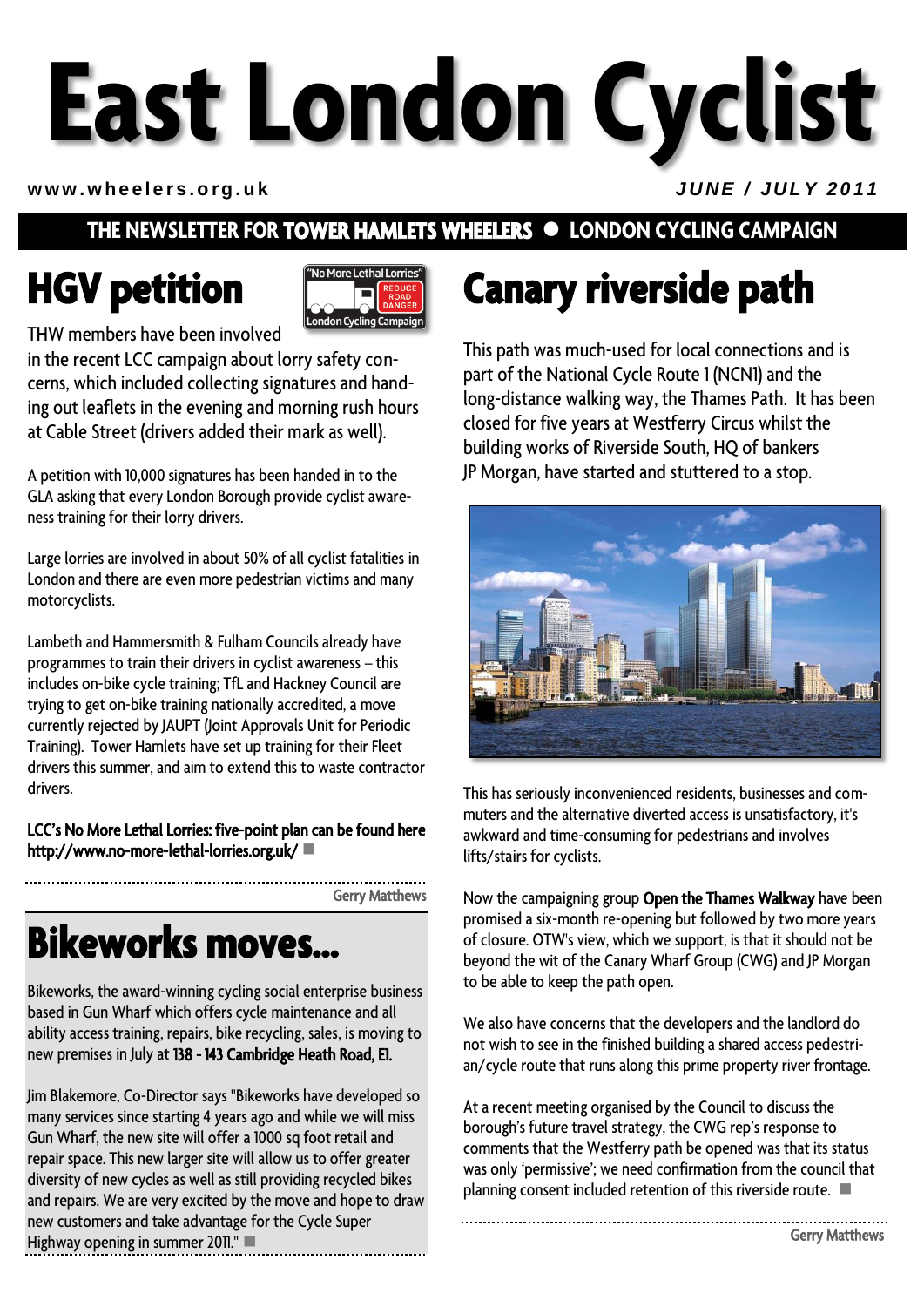# **Hire expectations…**

Tower Hamlets is to benefit from an additional 13 docking stations in Whitechapel, Canary Wharf, Bow & Limehouse.

The first two have been installed in the Brick Lane area. The first in Brick Lane opposite the old Shoreditch station has 24 points and the second in Buxton Street an unbelievable 41 points with expansion for 30 more. Although welcomed the site in Buxton Street is cause for concern especially at night.

This being a high crime area with no housing it's difficult to see how the bikes and docking stations are going to survive. Street lighting is poor and vandalism and other anti-social behaviour is rife especially in and around Allen Gardens, just ask anyone who works at Spitalfields Farm about the constant problems they face with security.

I've written to TfL regarding our concerns and am still waiting for a reply.  $\blacksquare$ 

Mr Jones

# **Tower Hamlets Cycling Club**

Tower Hamlets Cycling Club is a British Cycling Go-Ride Club, aimed at getting adults and children of all ages and abilities on bikes for leisure riding.

The club offers a variety of cycling sessions, including Women & Girls Only, Seniors (50+yrs), Disability Rides, and Family Canal Rides.

Club bikes are available for those that don't have their own.

Annual membership costs just £10. Non-members can join sessions for £1 per hour. Rides start from either Victoria Park or Mile End Stadium – contact THCC for full details.

#### THCC are seeking female volunteers for the very popular female-only two hour sessions from 10-12 on Saturdays, which cater for beginners and intermediate cyclists. Volunteers are needed to help participants progress more confidently to cycling on the road. Please get in touch if you can help.

Contact: Lakhdar Djelloul Tel: 07400 240113 / 07949 692439 towerhamletscyclingclub@yahoo.co.uk Mile End Stadium, Rhodeswell Road, London, E14 7TW

Congratulations to Lakhdar Djelloul Ghulal of Tower Hamlets Cycling Club (THCC) for winning the 'Best community cycling project' category of the 2010 LCC Awards.

# **Cycling for health**

You may remember this health referral scheme that has been available across the borough for a couple of years now, after running as a pilot at St Stephen's Health Centre. The numbers are picking up now that a new improved flyer was produced and has been distributed to doctors' surgeries throughout Tower Hamlets.



If you visit your GP and don't see the flyers, please get in touch with me, and I will arrange for a drop to me made.

The good weather in April and May has also probably helped increase the numbers, but despite this, there is still no waiting list. So patients can get their cycling lessons quickly and GPs can be safe in the knowledge that their patient is not languishing on a long list somewhere before they get a chance to be helped.

Another development in the project has been that Health Trainers and even those running the 'My Weigh' weight loss programme can now refer patients. This adds to the list of physios, cardiac nurses and Health Care Assistants who can do referrals, as well as GPs and practice nurses.

The Health Trainers who were trained to Assistant Cycle Instructor level last year have now been provided with folding Brompton bicycles by the PCT. This means that the staff at their organisations can use bikes to get to meetings, and the Health Trainers can lend out the bikes to patients near the organisations at which the Health Trainers are based who would rather be trained by a cycle instructor in their area rather than travelling to Bikeworks to get their lesson. Contact: Alix Stredwick, tel 020 8525 4512 or alix.stredwick@transport-initiatives.com Alix Stredwick

#### **Volunteer Rangers**

The Council and Transport Initiatives would like to extend a big thank-you to all the Volunteer Rangers involved in the scheme over the past two years. An evaluation of the Rangers project has been produced and it is likely that the scheme will be developed – please watch this space and be aware that if you'd like to become a Ranger, there may well be an opportunity to sign-up soon. Existing Rangers will be receiving a summary of the project's progress and we hope to report this in the next newsletter.  $-$  Alix.  $\blacksquare$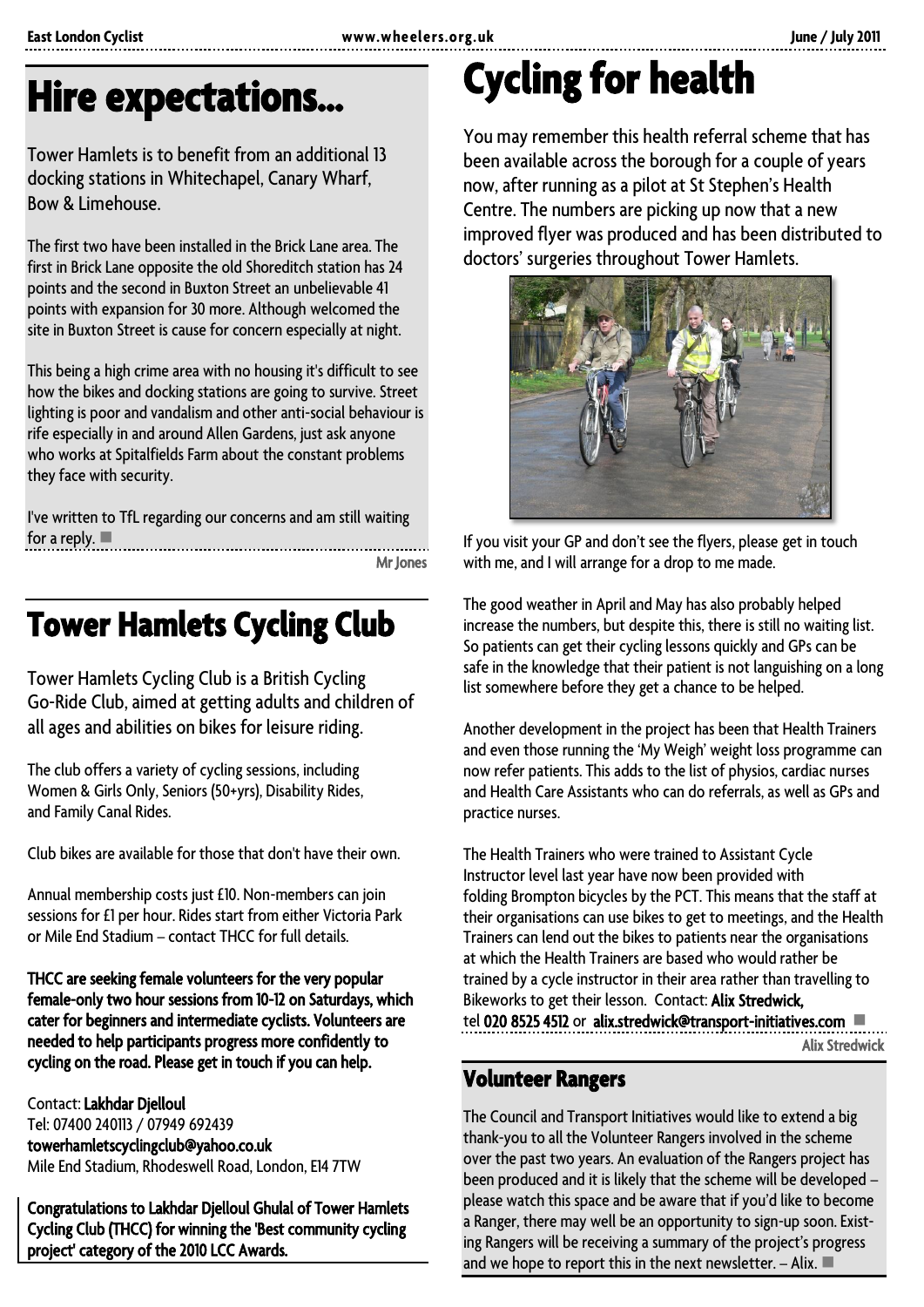Britain

# **Dunbar Wharf…**

We have been contacted by cyclists confused and upset by the No Cycling sign that has appeared at the entrance to Limekiln Wharf at Dunbar Wharf, Narrow Street, complemented by a bizarre addition to the railings.



This is the work of Dunbar Wharf management and seems to create a hindrance mainly to parents with pushchairs; these barriers should be removed to aid ease of access for all pedestrians (what would someone in a mobility chair do?)

We are asking for improvements to the signage for NCN 1, which does not go over Limekiln Wharf but along Three Colt Street. We would urge cyclists to use that route, particularly at busy times of day. We would also like to see the improvements to the London Cycle Network route 196 along Westferry Road and through Westferry Circus as recommended at the following reviews:

- http://tinyurl.com/lcn1961
- http://tinyurl.com/lcn1962

The reports' authors described the opportunities from such work as providing 'a faster, more direct route for cyclists to and from the Isle of Dogs, and improve safety for cyclists through Westferry Circus' and 'and improve safety for cyclists along the road'. The Council has indicated that at present it cannot fund this work.

We would urge it to seek funding to do so, perhaps from an adjacent land owner, Canary Wharf Group, which returned record profits last year. 

Gerry Matthews

# **£10,000 for local charity**

Wheelers recently organised a charity ride in conjunction with the Frank Haines Memorial Trust.

The trust supports youth charities in Tower Hamlets, and the 50 riders raised a total over £10,000 and had a great day cycling around the Essex countryside.

Thanks to all the Wheelers supporters who helped out on the day.  $\blacksquare$ 

Dave Allison

# **BIKE WEEK 18TH -26TH JUNE**

Saturday 18<sup>th</sup> June 11am - 3pm

BICYCLE MAINTENANCE WORKSHOP Limehouse Town Hall, 646 Commercial Road, E14 7HA Bike Week edition of our monthly maintenance workshop.

### Sunday 19<sup>th</sup> June – 9.30am (Time TBC)

#### UPSHIRE CHURCH TEAS RIDE Meet south end of the Green Bridge, Mile End Park E3

A day out up the Lea Valley, morning coffee stop at Springfield Marina, lunch at Chingford, and then via Epping Forest to Upshire for tea at St Thomas's Church. About 35 miles in total. Drop out points to stations if you don't want to do the full route. Easy to moderate pace. On roads, towpaths and good tracks. Suitable for any bike. Contact: Gail 07900 056359 / Caroline 07967 139491

### Tuesday 21<sup>st</sup> June – 7.30am – 9.30am

#### WHEELERS CYCLISTS' BREAKFAST

Narrow Street at Ropemakers Fields (near The Grapes pub) E14 Traditional Bike Week event across London - stop by on your way to work and enjoy some free breakfast.

### Wednesday 22<sup>nd</sup> June – 6.30pm – 9pm

#### AFTERWORKER RIDE (EASY) Meet south end of the Green Bridge, Mile End Park E3

Our ever popular relaxed evening meander around local quiet roads and off-road routes. Don't forget your lights. Contact: Owen

### Thursday 23<sup>rd</sup> June - 8am - 10am

#### BIKE BREAKFAST AT QUEEN MARY UNIVERSITY OF LONDON Library Square, Mile End Road

Bike Breakfast, Dr. Bike, advice, security marking and more…

### Friday 24<sup>th</sup> June – 7pm-late

#### **THE GLAMOUR RIDE**

#### Meet south end of the Green Bridge, Mile End Park

Dress according to your own definition of glamour; It's an easy fun ride, with a break for prize giving and a social at the end. Less than 10 miles. Don't forget your lights/glitter! Contact: Leigh 07957 164619

### Saturday 25<sup>th</sup> June – 10am

### RICHMOND PARK RIDE

Meet south end of the Green Bridge, Mile End Park E3 Ride to Richmond Park. About 20 miles. Picnic/nibbles if good weather! ride/train back. Contact: Rob 07973 815198

### Sunday 26<sup>th</sup> June – 3.30pm

#### PICNIC IN THE PARK Meet King Edward Memorial Park, Shadwell End of bike week picnic in the park (If good weather!) Contact: Rob 07973 815198

#### Events in Bike Week are supported by London Borough of Tower Hamlets